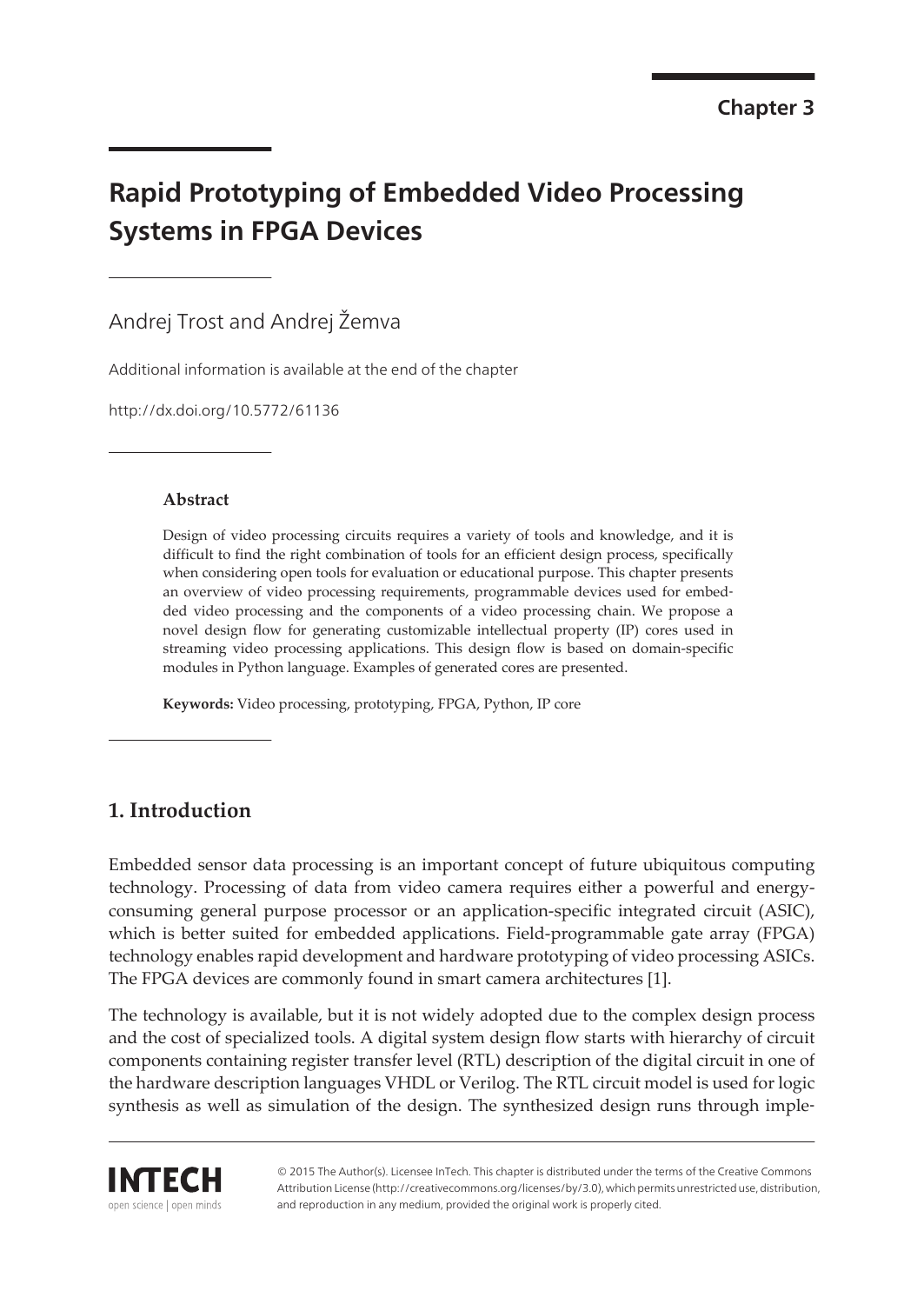mentation phase (mapping to the FPGA structures, place, and route, optimization), finally producing bitstream that is downloaded to the device. Compiling of the FPGA design and circuit debugging can be very time-consuming processes and large amount of logic cells and flip-flops in modern FPGAs call for an efficient design flow.

There are several solutions to speed up the circuit component development compared to the traditional RTL approach. Domain-specific environments, for example LabVIEW or System Generator for Digital Signal Processing in Matlab/Simulink, can be used to compose signal processing algorithm and produce RTL code. The other approaches are raising the abstraction level by using high-level software languages (C, SystemC, HandelC) and performing highlevel circuit synthesis from software description [[2](#page-19-0)]. The high-level tools are either in the research domain or in the commercial tools (for example, Vivado High Level Synthesis from Xilinx) and are targeting a variety of applications. There is still a lot of work for a circuit designer to adapt the synthesized IP components to the specific stream video processing architecture and application [\[3\]](#page-19-0). We also consider that open design environment is important for educational purpose and for wide adoption of the programmable technology [[4](#page-19-0)].

In this chapter, we propose to use a high-level programming language Python to produce generators of video processing components. The Python language is efficient for algorithm development and visualization and provides modules for description of concurrent digital systems with automatic conversion to RTL. The Python scripts can be used to produce generic image processing intellectual property (IP) components that are customizable beyond the scope of the RTL languages. We introduce the design methodology and present the preliminary results.

In the next section, we present data processing and storage requirements in embedded video systems and examples of video processing chain. We show that even low end programmable devices from two major FPGA vendors, Xilinx and Altera, have enough resources and speed for real-time implementation of video processing chain.

In further sections, we give an overview of hardware description packages in Python and our IP generator module. The IP generator classes are used to automate several tasks and data transformations in the streaming hardware component development process. We show the usage of IP generator module on design examples.

# **2. Embedded video processing**

Embedded video processing devices are part of smart cameras used in computer vision systems. [Table 1](#page-2-0) summarizes data processing and storage requirements for various video sources.

The minimal requirements for digital video processing systems are defined by standard definition PAL or NTSC video signals. Digital video stream from standard definition camera in ITU-R BT.656 format [[5](#page-19-0)] is a sequence of 8-bit or 10-bit data words transmitted at 27 MB/s.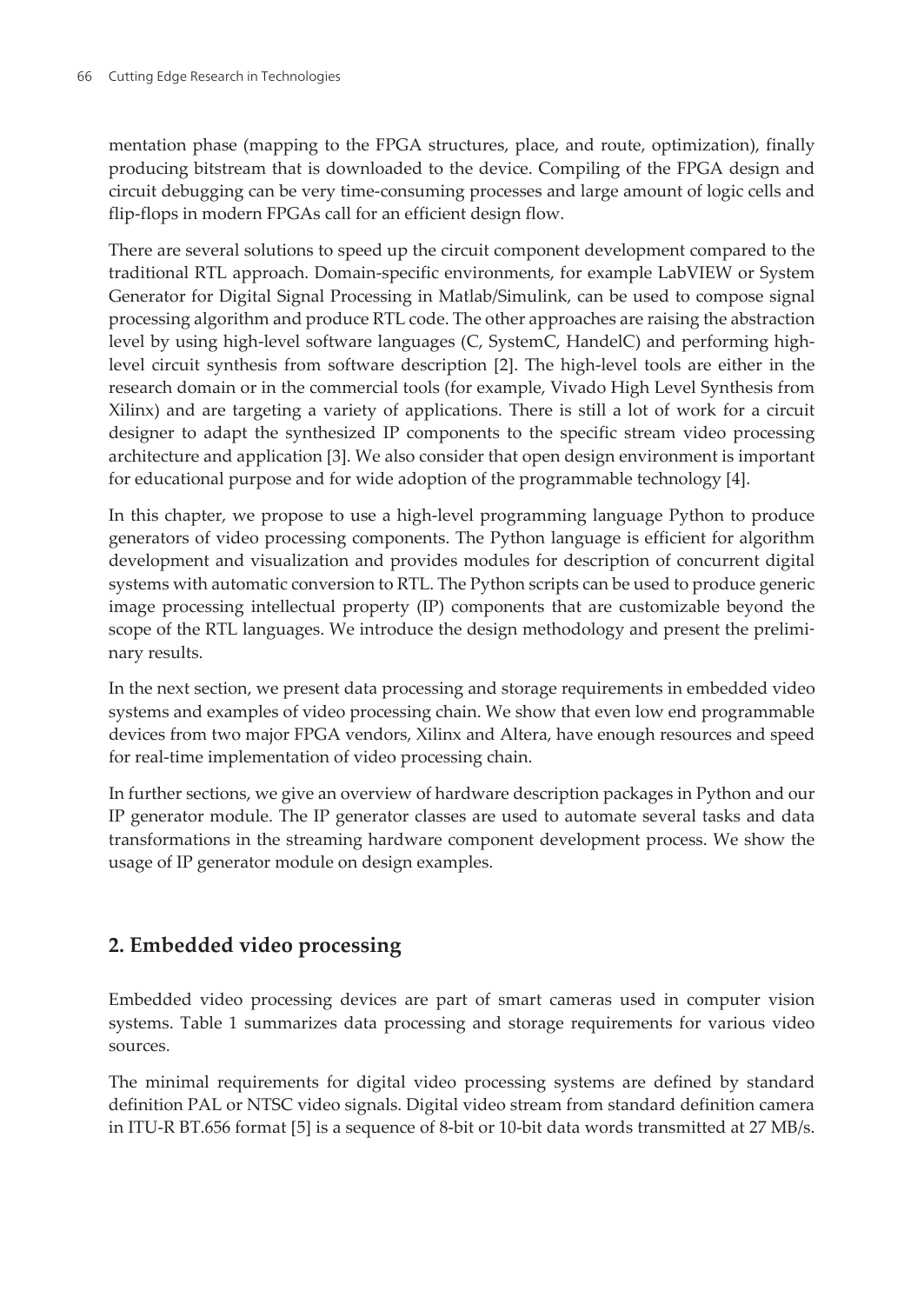| Video signal<br>parameter | <b>PAL TV</b>    | <b>WVGA</b> | HD camera          |
|---------------------------|------------------|-------------|--------------------|
| resolution $[H \times V]$ | $720 \times 576$ | 752 x 480   | $2048 \times 2048$ |
| refresh [fps]             | 25               | 63          | 178                |
| data rate [MB/s]          | 27               | 27          | 760                |
| frame memory [MB]         | 0.4              | 0.3         | 4                  |

<span id="page-2-0"></span>The video frame resolution for PAL camera is 720 by 576 pixels and one image frame occupies 405 kB of memory.

**Table 1.** Parameters of video signals

The next two columns present requirements for two commercial computer vision cameras: high-speed, low–resolution, and high-definition (HD) camera from Optomotive. The first has Wide Video Graphics Array (WVGA) sensor that has equal data rate and similar resolution to PAL camera but substantially higher refresh rate. The digitized PAL video stream contains long synchronization sequences due to the legacy TV transmission signal timing. On the other hand, the computer vision camera consumes most of the 27 MB/s bandwidth for data transmission and thus achieves refresh rates up to 63 frames per second (fps).

Characteristics of the HD camera from Table 1 show substantially higher resolution and roughly 10 times more memory storage per image frame. The sensor peak data rate of 760 MB/ s enables image refresh rates of up to 178 fps.

The data rate of a digital video stream and the required amount of operations per image pixel are beyond the capacity of an embedded microprocessor. The video processing operations should be implemented in application-specific hardware. The blocks of the video processing chain operate concurrently in hardware and transformation operations inside each block can be parallelized.

#### **2.1. Video processing chain**

Video and image processing algorithms contain a sequence of data transformation operations. When the same sequence is applied to all image data, we can describe the algorithm as video processing chain. The processing chain clearly describes dataflow and can be used as template structure for hardware implementation. Structure of the data and the transformation opera‐ tions depend on the video processing application [[6](#page-19-0)].

Two examples of video processing chain are presented in [Figure 1](#page-3-0): (a) edge detection chain and (b) feature extraction chain for human detection. The edge detection transformations produce images that emphasize edges and transitions. The presented processing chain begins with contrast enhancement. The output pixel values are computed from the input pixels using contract stretching equation or lookup table. Next operations are gradient filters that produce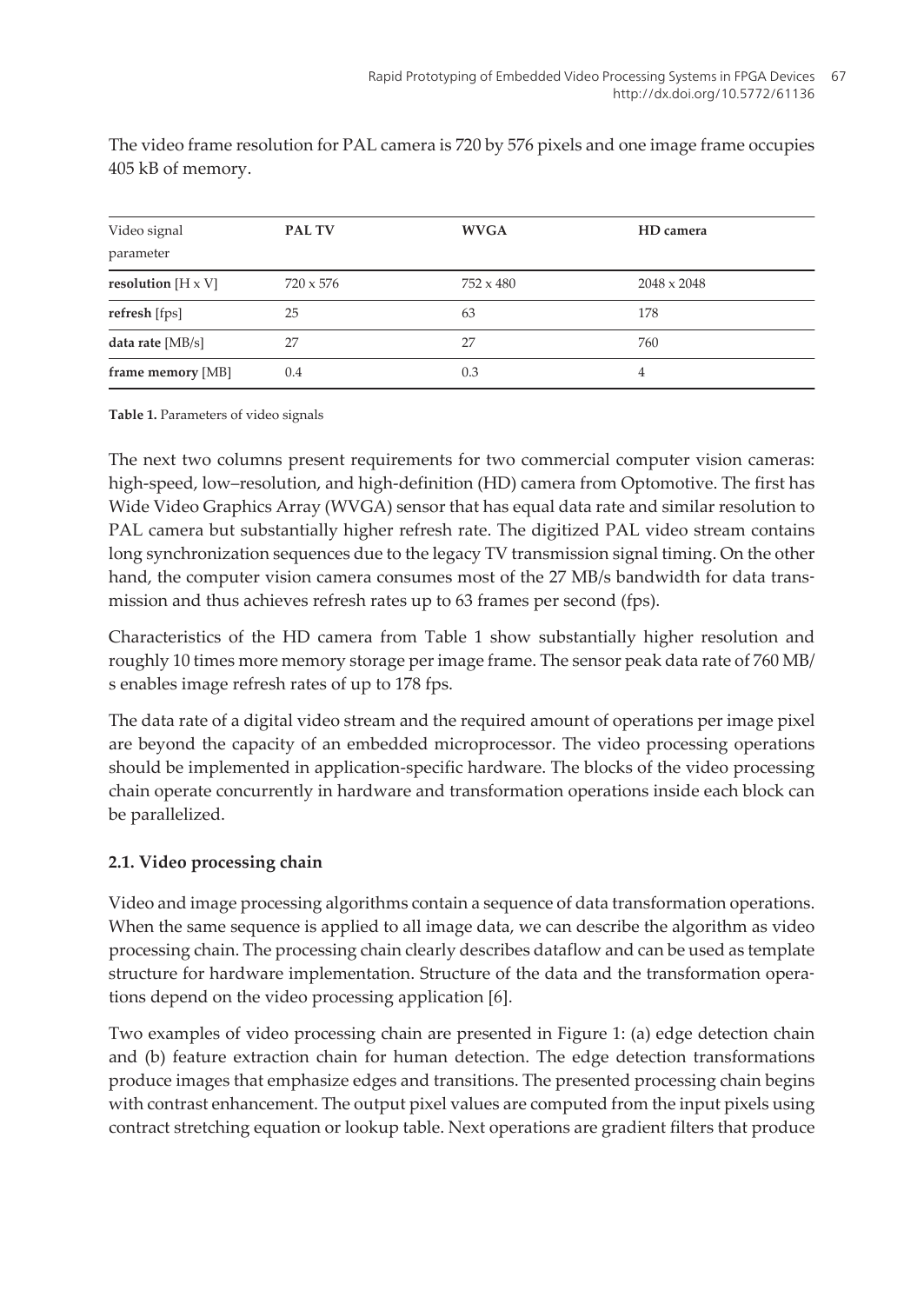<span id="page-3-0"></span>local horizontal (Gx) and vertical (Gy) gradient data. The gradient data stream is aligned, combined in a single stream, and sent to gradient magnitude computation block.



**Figure 1.** Examples of video processing chains

The feature extraction chain in Figure 1b transforms image pixel data to a set of descriptors used for classification and recognition in computer vision systems. The presented processing chain is based on histogram of oriented gradients (HOG) [\[7\]](#page-19-0). The image is first divided into blocks and gradients of the block pixels are computed. Histograms of gradient magnitude for spatial orientations are calculated next and block normalization is performed. The resulting data are image descriptors that can be used in the classification of algorithm to detect human locations.

We divide the video stream processing operations into four categories: point operations, sliding window operations, image block operations, and global operations:

- **•** Point operations take one image pixel at a time and produce output values based on the current input pixel value. Examples of point operations are contract enhancement, image binarization (thresholding), and color conversion. These operations are relatively straight– forward for hardware implementation using pipelined arithmetic operations or lookup table approach.
- **•** Sliding window operations or local operations use a local neighborhood of pixels to produce the output. Examples of the sliding window operations are convolution-based operations for image filtering or calculating image gradients. The hardware implementation requires first-in first-out (FIFO) buffers to generate the neighborhood of pixels and pipelined arithmetic operations.
- **•** The image block operations first divide the image frame into smaller blocks and then apply operation to the whole block of pixels. For example, HOG feature extraction divides the image into 64 × 128 pixel blocks. The hardware implementation of block operations on the video stream requires image buffers and blocks memory control logic. The implementation can exploit block-level parallelism in order to achieve the required throughput.
- **•** Global operations require double buffering of the whole frame or block data, since there is no defined locality and any input pixel can be used to calculate the output. Example of global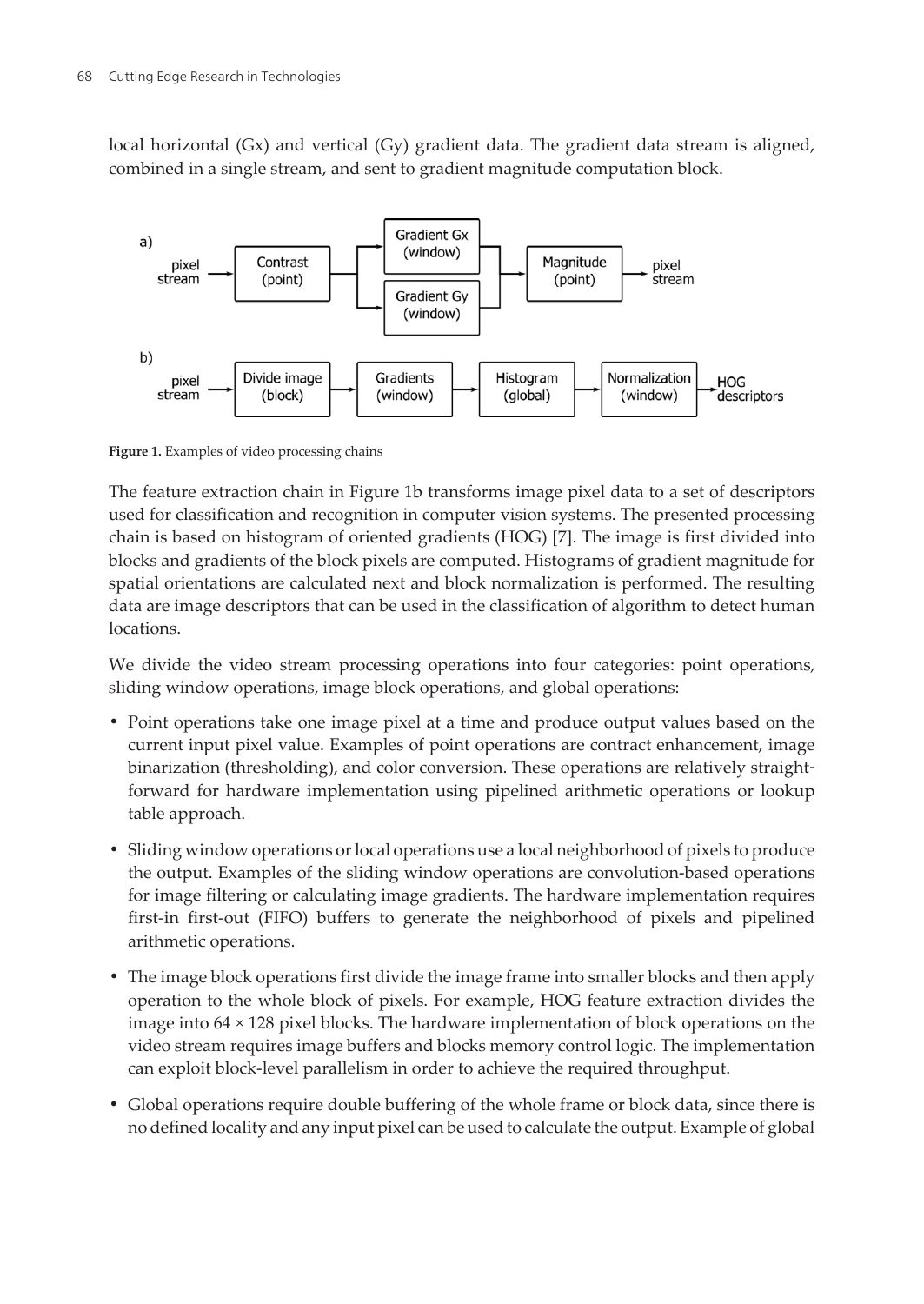operations is histogram calculation. These operations are most difficult to implement in the custom hardware at a reasonable cost and are typically implemented as a combination of software control and hardware accelerator.

Considering implementation of the video processing chain in hardware, we begin with initial digital system partitioning according to the dataflow and video transformation operations. The operations present hierarchical circuit blocks that can be reused for different applications.

# **3. Video processing in FPGA devices**

The FPGA technology is used as a programmable alternative to ASICs. The FPGA devices can exploit high degree of data processing parallelism that is necessary for real-time video processing. The programmability of FPGA devices has many benefits in video processing applications due to the constant evolution of new algorithms and standards. This technology is well suited for smart cameras, where the image sampling and application-specific prepro‐ cessing are performed before data transmission to the host [\[8\]](#page-19-0).

A drawback of FPGA devices is relatively high cost compared to massive produced ASICs and relatively complicated design flow compared to microprocessors. The programmable technology grows from simple logic replacement devices introduced in the late 1980s to powerful contemporary generic computation devices with plenty of interfaces, memory, and data processing resources. Even the smallest and low-cost devices today include static memory blocks and hardware support for fast arithmetic operations. In order to leverage usage of FPGA in embedded image processing applications, we consider low end devices and propose a novel design flow.

Table 2 presents characteristics of low end FPGA devices from two major manufacturers: Xilinx and Altera. A range of available resources in terms of logic cells, data flip-flops, embedded memory blocks, and hardware multiplier blocks are presented for FPGA families Cyclone IV and Max 10 from Altera and Spartan-6 and Artix from Xilinx.

| <b>FPGA</b> family<br>resource | Altera<br><b>Cyclone IV</b> | Altera<br>Max 10 | Xilinx<br>Spartan 6 | Xilinx<br>Artix |
|--------------------------------|-----------------------------|------------------|---------------------|-----------------|
| logic cells [k]                | $6 - 149$                   | $2 - 50$         | $3.8 - 147$         | $16 - 215$      |
| flip-flops $[k]$               | $6 - 149$                   | $2 - 50$         | $4.8 - 184$         | $20 - 269$      |
| memory [kB]                    | $33 - 486$                  | $13 - 204$       | $27 - 603$          | $112 - 1642$    |
| multipliers                    | $15 - 266$                  | $16 - 144$       | $8 - 180$           | $45 - 740$      |

**Table 2.** Low end FPGA devices from Altera and Xilinx

FPGAs are best suited for signal processing algorithms based on arbitrary precision integer or fixed point operations. The low end families have the smallest amount of data processing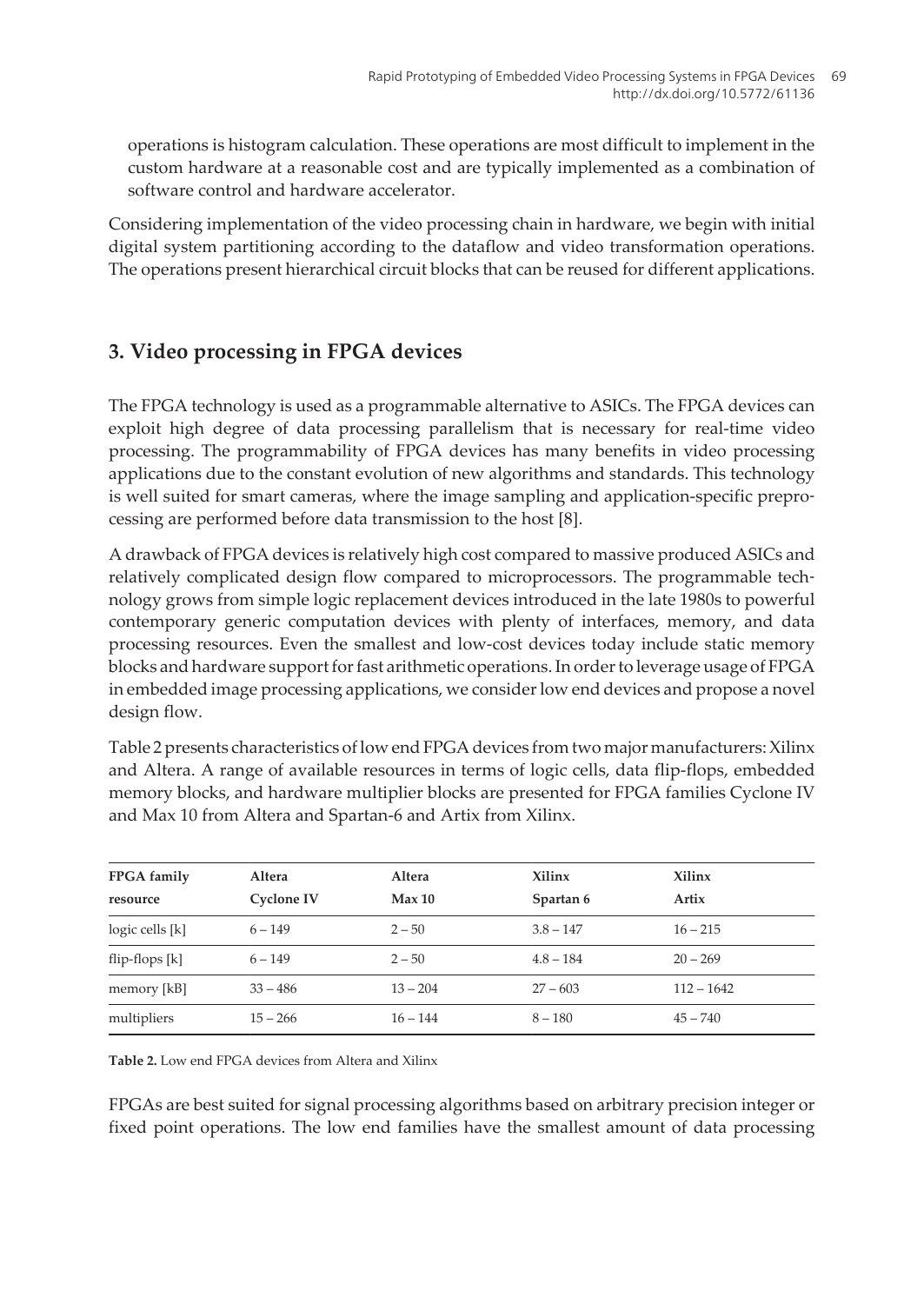resources operating at a relatively low clock frequency (typically tens or few hundreds of MHz) due to programmability overhead. But even the smallest FPGA devices from the current families have enough resources and speed to implement real-time video image acquisition and some image processing functionality. Devices with more resources benefit from more parallelism that is important for HD or high frame rate video processing.

Emerging type of programmable integrated circuits are systems-on-chip (SoC), a combination of application-grade microprocessor and FPGA fabric. Both Altera and Xilinx provide SoC devices, Cyclone V and Zynq, which include dual core ARM Cortex-A9 processor. The smaller devices compete in terms of cost with the separate FPGA and microprocessor or microcontroller solution and benefit in tight coupling between processor and FPGA. These devices are suitable for embedded image processing applications that are partially implemented in hardware (HW) and in software (SW) and transfer data through microprocessor peripheral interfaces.

The design tools for programmable devices support component-based hierarchical design in order to manage development and verification of complex digital systems. The reusable blocks, called IP components, can be obtained from library of IP cores (Xilinx) or Megafunctions (Altera) or described using hardware description languages. Basic operations and components using specific FPGA structures are available for free, but a lot of IP cores can be obtained only after purchase.

While using IP cores for digital system shortens the design cycle, there is still a huge gap between the algorithm development and the circuit development. In the video processing algorithm development process, we consider new combinations of operations and different data partitioning to get an optimum processing result. New operators are probably not available as IP cores and need to be designed from scratch. The algorithm developer can also consider the cost of the hardware implementation of the operations in the design process. The algorithms are developed with tools and environments that offer strong mathematical and visualization support in order to get quick proof of concept. The tools are either commercial Matlab or LabVIEW or based on computer languages C/C++ (OpenCV) or Python.

#### **3.1. Verification on development boards**

For video processing hardware development, we can use either a computer vision smart camera with programmable device or a programmable video development board. In order to introduce design of embedded video processing in university laboratory practice, we developed video interface modules that can be used with low-cost commercial FPGA development boards. This solution is more affordable and the interface modules can be reused when the FPGA vendors offer new development boards based on new families of FPGA devices.

The video input interface module contains video decoder TVP5150A connected to PAL camera module, as presented in [Figure 2.](#page-6-0) A small FPGA is used for the decoder setup, basic data preprocessing, and output video stream configuration. The video decoder TVP5150A converts analog video to the video stream in TU-R BT656 format. The FPGA device Xilinx XC3S50A performs stream decomposition and color space conversion and generates data stream. The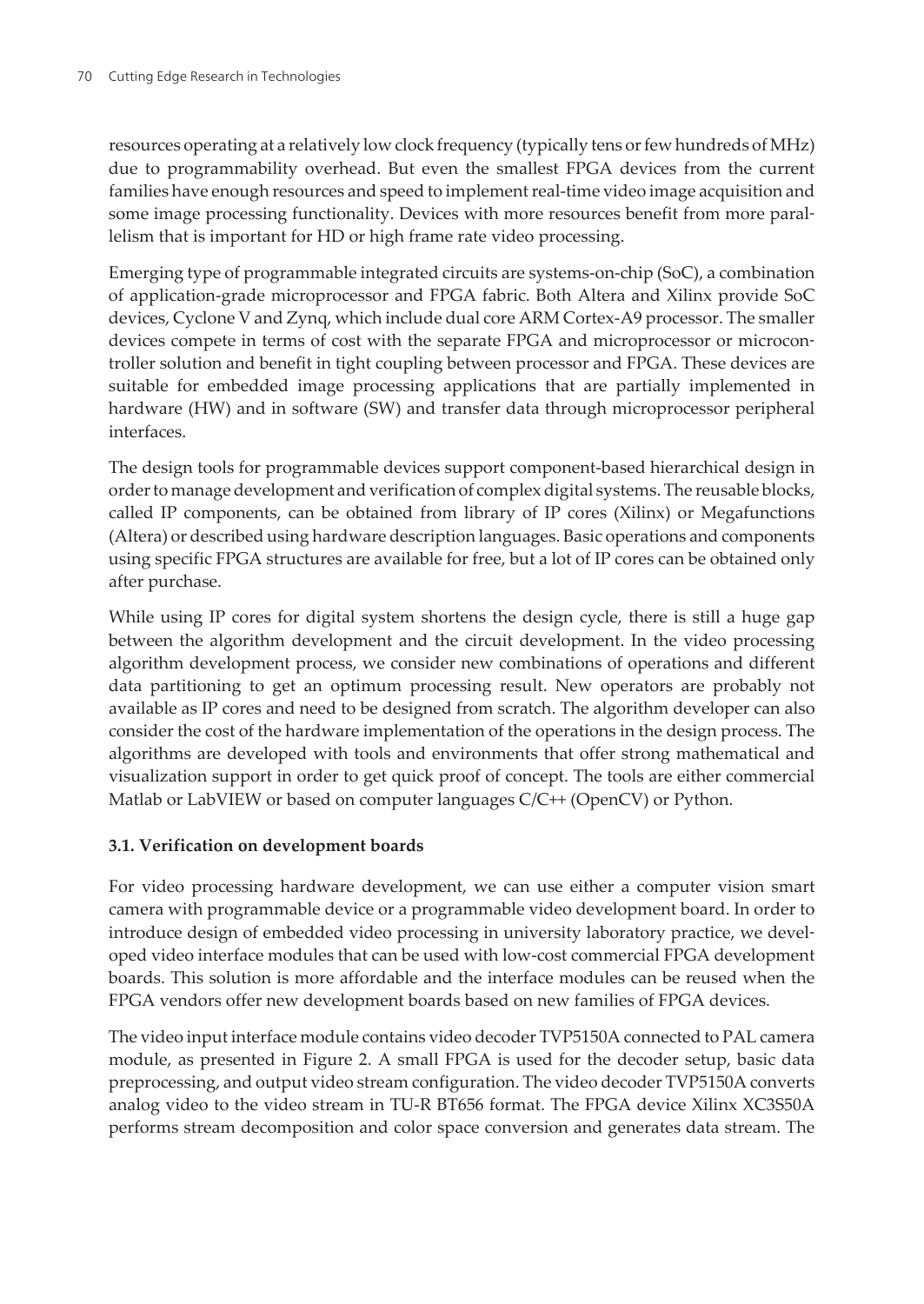<span id="page-6-0"></span>board has a 40-pin parallel video stream connector and a 12-pin serial PMOD for connection to low-cost Xilinx Digilent boards.



**Figure 2.** Photo of video interface board

The Digilent FPGA development boards for Xilinx FPGAs contain a computer graphics VGA or HDMI connector that can be used as a visual output for the image processing application. If there is no video output on the board, we can always add a simple extension module with the computer graphics or standard video output.

# **4. Hardware description in Python**

The open-source Python community offers several packages covering digital circuits design. We tested three packages that use Python as a hardware description language [[9](#page-19-0)].

Chips [[10\]](#page-19-0) is an HDL Python library that provides a language for designing hardware devices. Chips package introduces a stand-alone synthesizable language built on top of the Python allowing designers to work at a higher level of abstraction. The language provides methods for concurrent elements synchronization and data stream processing. The tool generates synthesizable RTL code using state machines or optimized soft-core processor automatically. The described device can be natively simulated in Python.

Migen [[11\]](#page-19-0) is another Python-based tool for building complex digital hardware. The toolbox introduces inside Python a new language FHDL for describing fully synchronous circuits. The language addresses limitations of standard hardware description languages: support for composite types and procedurally generated logic. The FHDL circuit description is on a higher abstraction level compared to the RTL languages and can be automatically converted to synthesizable Verilog. The simulation is supported through conversion and linked to external tools.

MyHDL [[12\]](#page-19-0) is an open-source package for using Python as a hardware description and verification language. The code can be converted to VHDL or Verilog automatically. The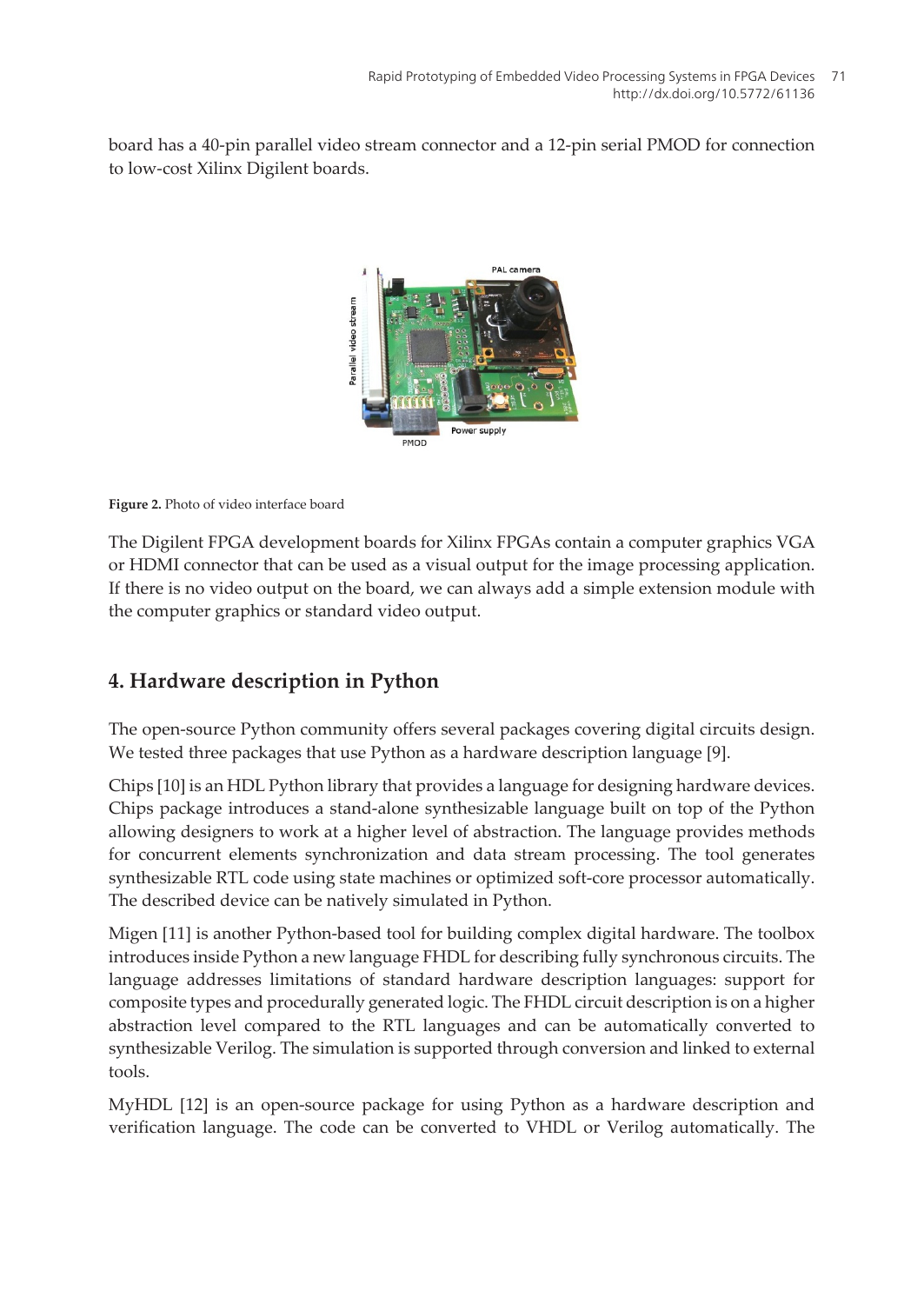introduced language MyHDL does not specifically target synchronous or stream processing circuits and is intended for the description of synchronous or asynchronous logic blocks. The converted code is readable, since it retains all the signal and component names and even block comments. The MyHDL supports native Python simulations and unit tests and can produce outputs in value change dump (VCD) format for graphical inspection. The package MyHDL provides basic RTL modeling concepts:

- **•** Hardware-oriented data types: 1-bit bool and arbitrary length vectors intbv, modbv
- **•** Support for synthesizable subset of arithmetic and logic expressions
- **•** Combinational functions containing concurrent signal assignments
- **•** Synchronous sequential functions with clock edge and optional reset
- **•** Finite state machine abstraction
- **•** Structural modeling.

Table 3 summarizes the basic features of the Python HDL tools. We found the tool MyHDL as the best choice for the development of reusable components due to nice modeling, conversion, simulation, and continuous support by the open-source community.

| Package      | Circuit model                                   | Verification                                 | Output      | <b>Current version</b> |
|--------------|-------------------------------------------------|----------------------------------------------|-------------|------------------------|
| Chips        | stream model, custom Python testbench<br>syntax |                                              | <b>VHDL</b> | 0.1.2(2011)            |
| Migen        | fragment model,<br>custom syntax                | External tools                               | Verilog     | x(2012)                |
| <b>MyHDL</b> | event driven, Python<br>syntax                  | Python testbench and VHDL and Verilog<br>VCD |             | 0.9(2013)              |

**Table 3.** Python HDL Tool packages

#### **4.1. MyHDL video graphics example**

We will first present an example of a VGA graphics controller designed for ZynqSoC device. The controller is used to produce computer-generated video stream for hardware verification of the video processing chain on the FPGA development board. The controller presented in Figure 3 consists of device library components: Zynq PS, AXI interconnect, BRAM controller, Block memory, and custom components designed in MyHDL. The video stream generator components are VGA synchronization (VGAsync), video direct memory access (DMA), coordinate rotation, character memory, and color transformation.

We present the MyHDL code and hardware modeling constructs on a simplified example of the VGA synchronization generator: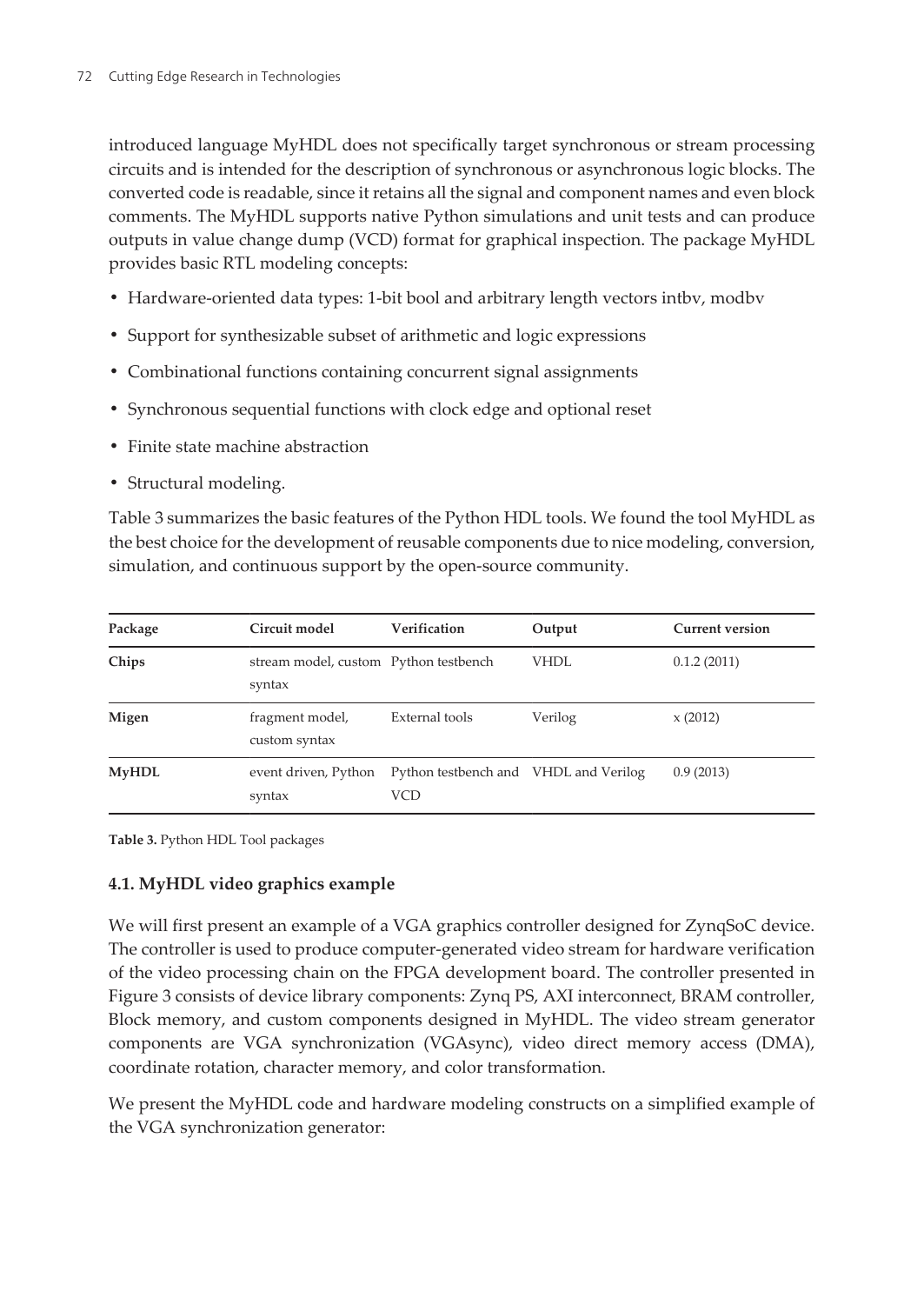Rapid Prototyping of Embedded Video Processing Systems in FPGA Devices 73http://dx.doi.org/10.5772/61136



**Figure 3.** Video processing rapid prototyping components in ZynqSoC

```
from myhdl import * # libraries and initialization code
HP=1040; VP=666
def VGAsync(clk, hsync, vsync): # top level function and ports
       h = Signal(intbv(0)[11:]) # internal signals
       v = Signal(intbv(0)[10:])
       @always(clk.posedge) # sequential function
def timing():
if h < HP-1:
                   h.next = h + 1else:
                   h.next = 0if v < VP-1:
                   v.next = v + 1else:
                   v.next = 0@always_comb # combinational function
def synchro():
hsync.next = 1 if h > = 856 and h < 976 else 0
vsync.next = 1 if v>=637 and v<643 else 0
return timing, synchro
clk = Signal(bool(0)) # port signal declaration
hsync = Signal(bool(0))vsync = Signal(bool(0))
if __name__ == '__main__': # conversion to VHDL
         toVHDL(VGAsync, clk, hsync, vsync)
```
The MyHDL hardware model contains declaration of signal objects (Signal) and functions describing combinational or synchronous sequential logic using Python decorators (@always). Integer values can be used for single bit signals (bool) as well as for bit vectors (intbv) which greatly simplifies the code compared to strict VHDL typing rules. The MyHDL hardware description requires less code compared to automatically generated or even handwritten VHDL or Verilog description. We can write a test bench using MyHDL objects and verify the operation of the design in Python. The verification is performed by printing the consecutive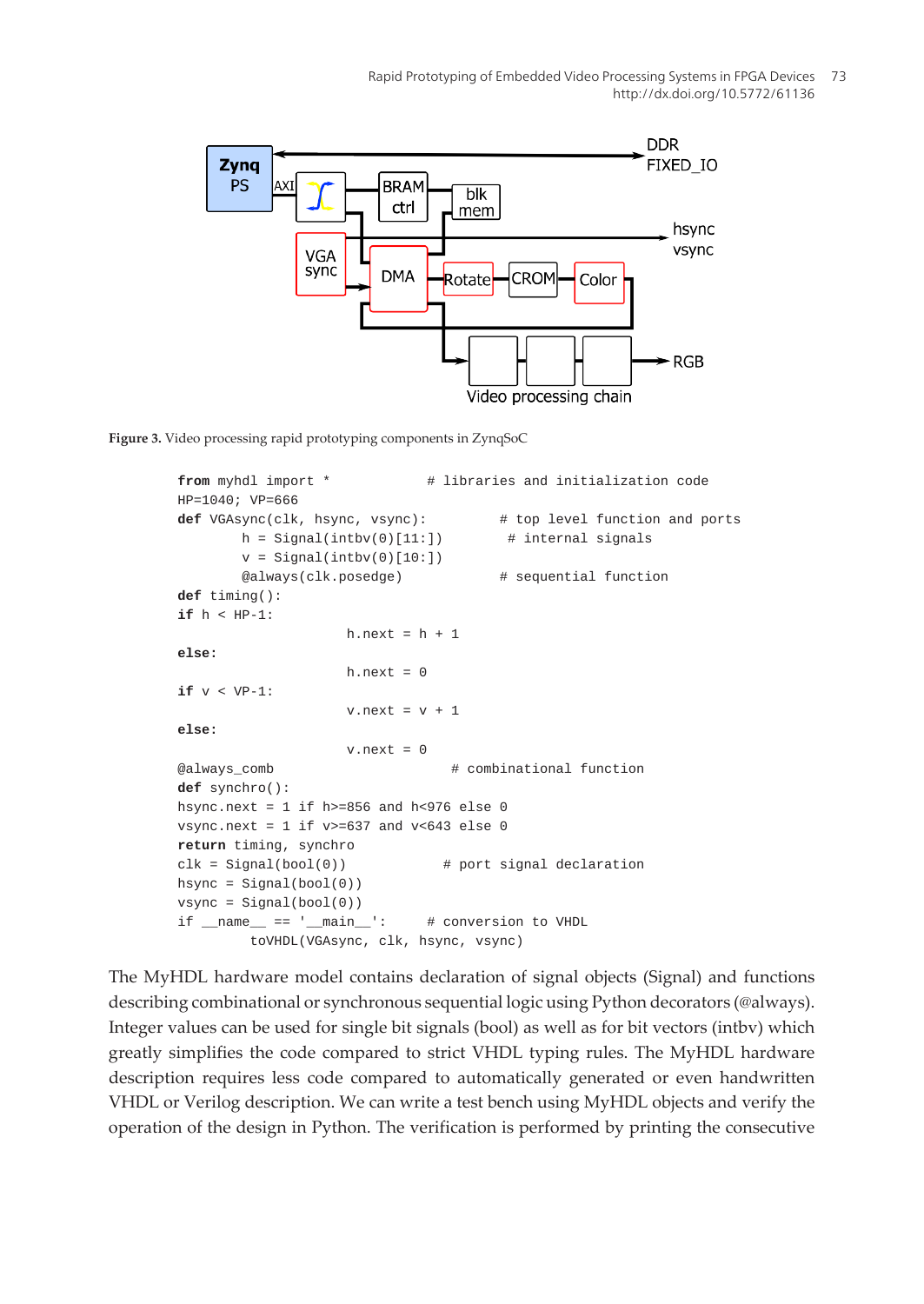signal values or dumping all the data to a timing waveform file. Python scripts can be written for automatic verification and unit testing.

The RTL circuit description requires careful design of the circuit parts with specified clock cycle behavior, such as interfaces. Figure 4 presents simplified algorithmic state diagram of the region movement DMA component. The state machine leaves initial IDLE state when a pixel read request (rdreq) or write request (wrreq) is received. The read request is asserted for each image line, and during video blanking period the controller returns to IDLE state. When the controller receives write request and is not reading the memory, it starts data movement by first getting the data from one bus (state GET) and then writing the data to frame memory (state PUT). The internal counter dxy is used to repeat these cycles and move 64 data pixels. The data movement cycle can be interrupted by read request and continued when the rdreq is de-asserted.



**Figure 4.** Video Direct Memory Access (DMA) controller state diagram

The RTL implementation of the DMA requires the designer to specify all the control and status signals of the data busses involved in the communication. For example, the MyHDL descrip‐ tion of IDLE and GET is stated as follows:

```
if st==tst.IDLE: # bus1 write request
if stb_i&we_i:
       writing.next=1
      stb2_o.next=1; we2_o.next=0; # start reading cycle on bus2
```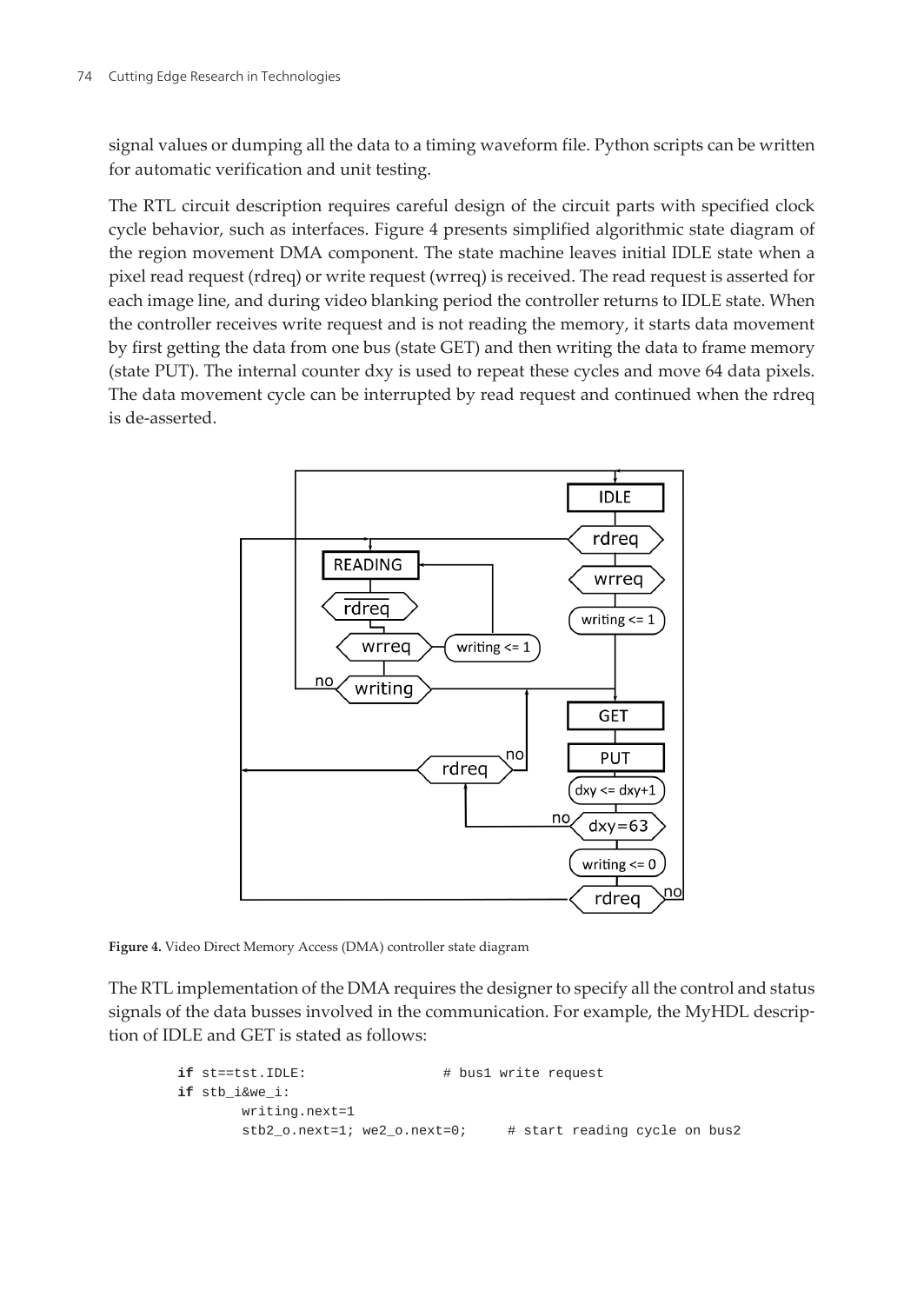```
 st.next=tst.GET
...
elif st==tst.GET:
       stb2_o.next=1; we2_o.next=0 # continue reading on bus2
if ack2 i: # if read acknowledge
      stb2_o.next=0 \qquad # stop reading bus2 and
      stb3_o.next=1; we3_o.next=1 # start writing cycle on bus3
      dat3_o.next=data;
       adr3_o.next = concat(adrH, adrL)
       st.next=tst.PUT
```
The presented circuit description is time consuming and error-prone process and can be avoided by using higher level of abstraction for the specific domain.

#### **5. IP component generator in Python**

An IP component generator written in Python language can be used to raise the MyHDL hardware description level of abstraction and target video stream processing IP components. The proposed design flow is presented in Figure 5. We created a collection of Python classes in IPgen module used for object-oriented hardware description. The IP designer creates the IP generator script file composed of IPgen objects and methods. When the script is executed, transformations generate IP description file with RTL circuit description in MyHDL. This Python file can be used for functional IP verification with test bench and automatic conversion to HDL code.



**Figure 5.** Python based IP generator design flow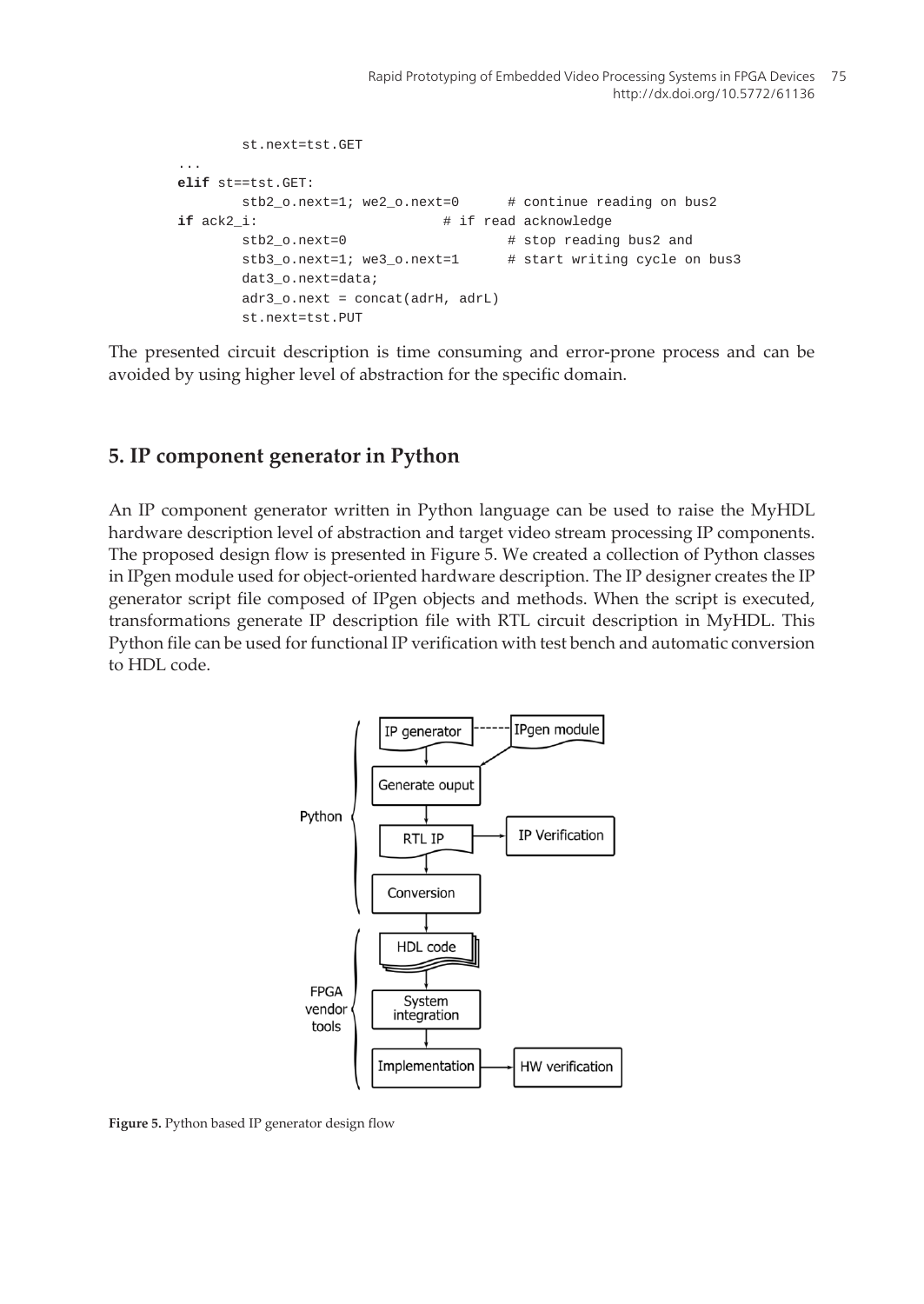The resulting HDL code presents RTL description of one IP in the video processing chain. The FPGA vendor tools are then used to package IP, integrate IP in the video processing hardware system, and perform circuit implementation. The implemented circuit is downloaded to FPGA for hardware verification on video development board.

#### **5.1. IP generator module**

First, we present semantics of object-oriented hardware description in our IP generator module. We define the IP component as a tuple where *IPname* stores top level function name, *IPinit* defines initialization code, and *IPinterface* defines interface type. The IP component contains a set of functions and a set of signals.

Statements are a collection of MyHDL statement code and identifiers. The identifiers are used in code transformation process. The set of signals is defined with name, type, and scope for each signal. The signal type is one of the MyHDL provided types. The scope defines the position of the signal declaration:

- **•** External signals are part of initialization code.
- **•** Port signals are on port description of the top level function.
- **•** Internal signals are declared inside top level function.

A function transformation converts function to a set of generated functions and signals:

$$
generate(\mathcal{F}) \rightarrow \left\{ (name_{0}, \mathcal{F}_{g0}, S_{g0}), ..., (name_{k}, \mathcal{F}_{gk}, S_{gk}) \right\}
$$

The generated functions are objects of the basic combinational or sequential MyHDL functions and can be converted to MyHDL code using *getcode()* method. The generated signal objects have *declare*() method that outputs appropriate signal declarations. The algorithm for producing MyHDL IP description is presented in pseudocode:

```
init code = IPinit \# qet initialization code
(iname, if, sig) = IPif.generate() # generate interface logic
F.append(if) \# and append to functions list
for fun in F: \qquad # for each function generate
    (fname, ff, fsig) = fun.generate() # list of function names
   lname += fname; \qquad # list of function names
   sig += fsig; \qquad # list of signals
   code += ff.getcode() # and function code
for sig in S: # for each signal generate
if sig.stype==port:
   port_code += sig.name; # list of port names and
    psig_decl += sig.declare() # port declarations
else:
   sig decl += sig.declare() \qquad # internal signal declarations
```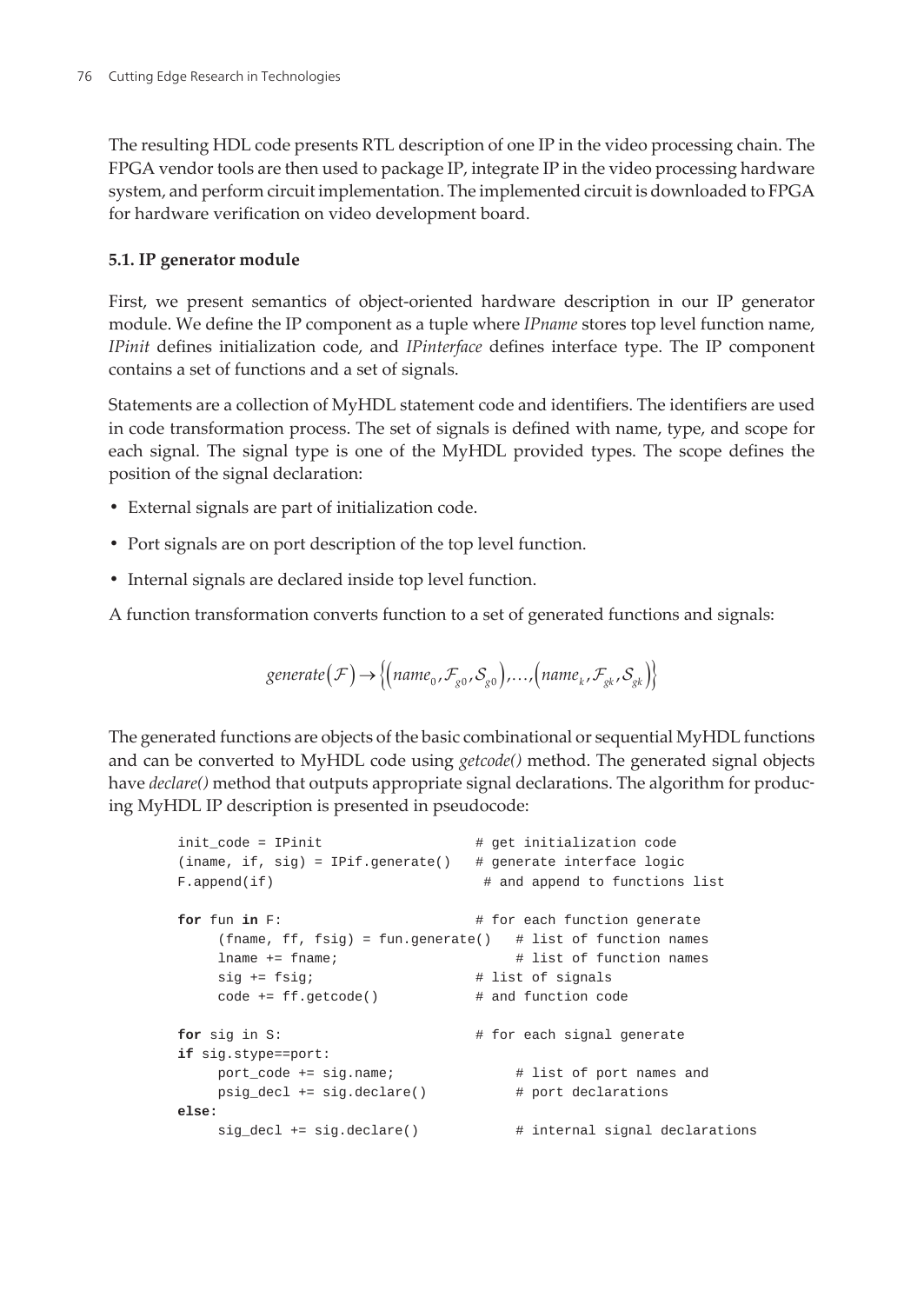|            | print init code                | # print out initialization code  |
|------------|--------------------------------|----------------------------------|
|            | print "def" + name + port code | # top level function and ports   |
|            | print sig_decl                 | # signal declarations            |
| print code |                                | # function code                  |
|            | print "return" + lname         | # top level return               |
|            | print psig decl                | # port signal declarations       |
|            | print conversion function      | # and conversion to VHDL/Verilog |

The structure of our stream video processing domain module is presented in UML diagram in Figure 6. Python classes are provided for description of the IP component that is an object of type IPgen. The object IPgen is a collection of signal and function objects defining the IP hardware structure. A name property is used for MyHDL top level function as well as for output file name for MyHDL circuit description. The interface property provides various automatically generated IP component interfaces for streaming video components.

The IPgen signals are external or internal signals described in integer (si) or binary (sb) signal objects. The classes provide declaration method that is used to generate MyHDL signal declarations. The IPgen class *function()* is basic class for description of the IP behavior. The *code()* method is used to add MyHDL statements into statement code list (C[]). The function code is translated into a set of MyHDL combinational and sequential functions using *getcode()* method. All classes derived from the *function()* should provide the *generate()* method that returns a triple containing list of MyHDL function names, list of basic functions objects, and list of signals.



Figure 6. UML diagram of Python IP generator module

The presented generic MyHDL IP generator module can be extended by domain-specific classes describing interface and functions objects. We developed extensions for streaming video processing applications that are presented in the design examples.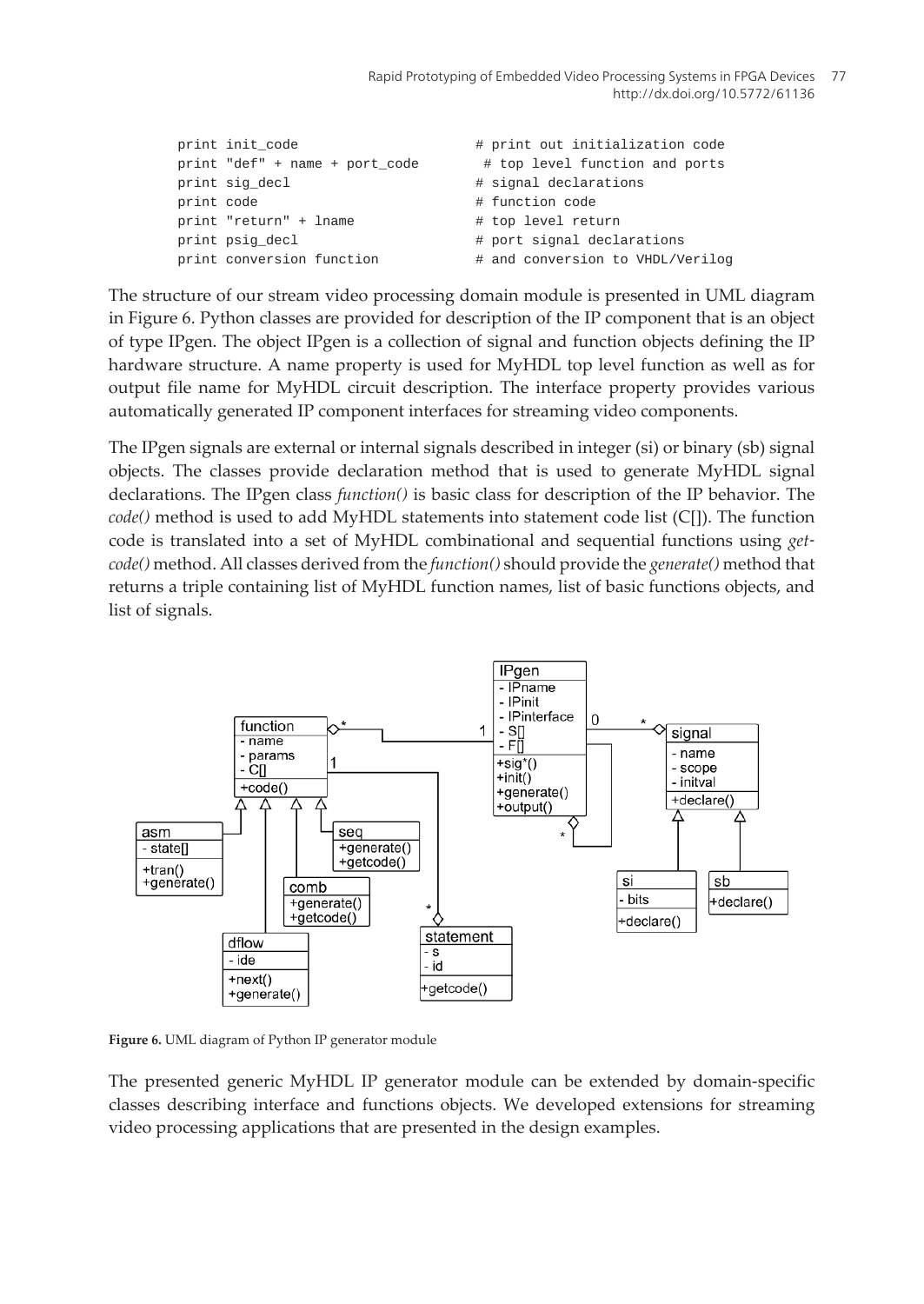#### <span id="page-13-0"></span>**5.2. IP generator design examples**

We present IP description of square root operation on integer data that is commonly found in image processing transformations. The code is based on modified Dijkstra's square root algorithm [\[13](#page-19-0)]. The square root in plain Python code is calculated in a loop:

```
def sqr(number, bits):
    mask = 1 \ll (bits-2)r = 0T = 1 rem = number
while (mask>0):
if ((r+mask)<=rem):
           rem -= r+mask
           r += 2*mask
       r \rightarrow>= 1 mask>>= 2
return r
```
The loop has a constant number of iterations that can be calculated from the input number bit size, for example, 8-bit numbers require 4 loop iterations. The square root of an 8-bit input data can be calculated as a sequence of operations presented in Figure 7a. The combinational functions of the corresponding MyHDL circuit description are given in Figure 7b.

The circuit description can be generated with a script using IP generator classes. We first define IPgen object and declare arrays of vector signals in dataflow diagram:

```
bits = 8w = (bits-2)/2 + 1ip = IPgen("sqr", IFpoint) #set the IP name and interface type
ip.siga('r', w, bits)
ip.siga('m', w, bits)
ip.siga('rem', w, bits)
```
A member function siga() is used for declaration of multiple signal instances; for example, a function call siga('r', 4, 8) produces the following MyHDL declaration:

```
r0, r1, r2, r3 = (Signal(intbv(0)[8:]) for i in range(0,4))
```
The initialization logic is described as:

```
log = comb("init_logic")
log.code("rem0.next = data")
log.code("r0.next = 0")
log.code("m0.next = 1 << {0}".format(bits-2))
```
The code for dataflow object is generated in a for-loop:

```
p = dflow("p",DFcomb)
for i inrange (0, w):
```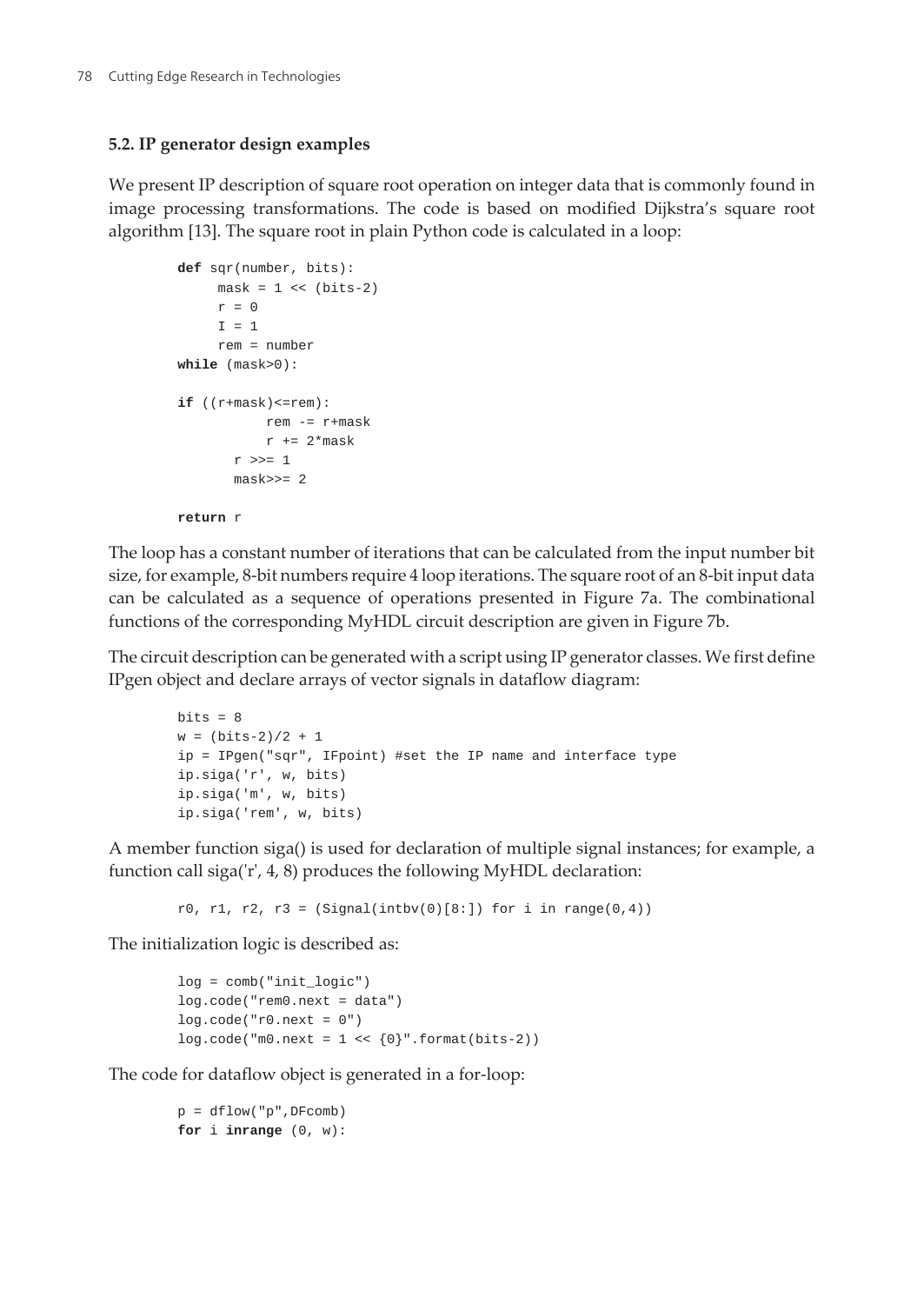Rapid Prototyping of Embedded Video Processing Systems in FPGA Devices 79http://dx.doi.org/10.5772/61136



```
@always comb
def init loc():
    rem0. next = datar0.next = 0m0.next = 1 \lt 6@always comb
def p logic():
    if (r0+m0) \leq r \neq m0:
        rem1.next = rem0-(r0+m0)r1.next = (r0 + 2*m0) >> 1else:
        rem1.next = rem0r1.next = r0 \gg 1ml.next = m0 \gg 2if (r1+m1) \leq r reml:
        rem2.next = rem1 - (r1 + m1)r2.next = (r1 + 2*ml) >> 1else:rem2.next = rem1r2.next = r1 \gg 1m2.next = m1 \gg 2if (r2+m2) \leq rem2:
        rem3.next = rem2 - (r2 + m2)r3.next = (r2 + 2*m2) >> 1else:
        rem3.next = rem2r3.next = r2 \gg 1m3.next = m2 \gg 2if (r3+m3) \leq rem3:
        dout.next = (r3 + 2*m3) >> 1
    else:
        dout.next = r3 \gg 1
```
**Figure 7.** a) 8-bit integer square root dataflow, b) MyHDL combinational square root description

```
p.\text{code('if (r{0}+m{0}) <= rem{0}::format(i))if (i == w-1):
          p.\text{code}(' 'dout.next = (r{0} + 2*m{0}) >> 1".format(i))else:
          p.\text{code(' rem1)}.next = rem{0}-(r{0}+m{0})".format(i, i+1))
          p.\text{code(' r{1}.next = (r{0} + 2*m{0}) >> 1".format(i, i+1)) p.code("else:")
if (i == w-1):
          p.code("dout.next = r{0} >> 1".format(i))else:
          p.code("rem{1}.next = rem{0}".format(i, i+1))p.code(" r{1}.next = r{0} >> 1".format(i, i+1))p.\text{code('m{1}.next = m{0} >> 2".format(i, i+1))} p.next()
```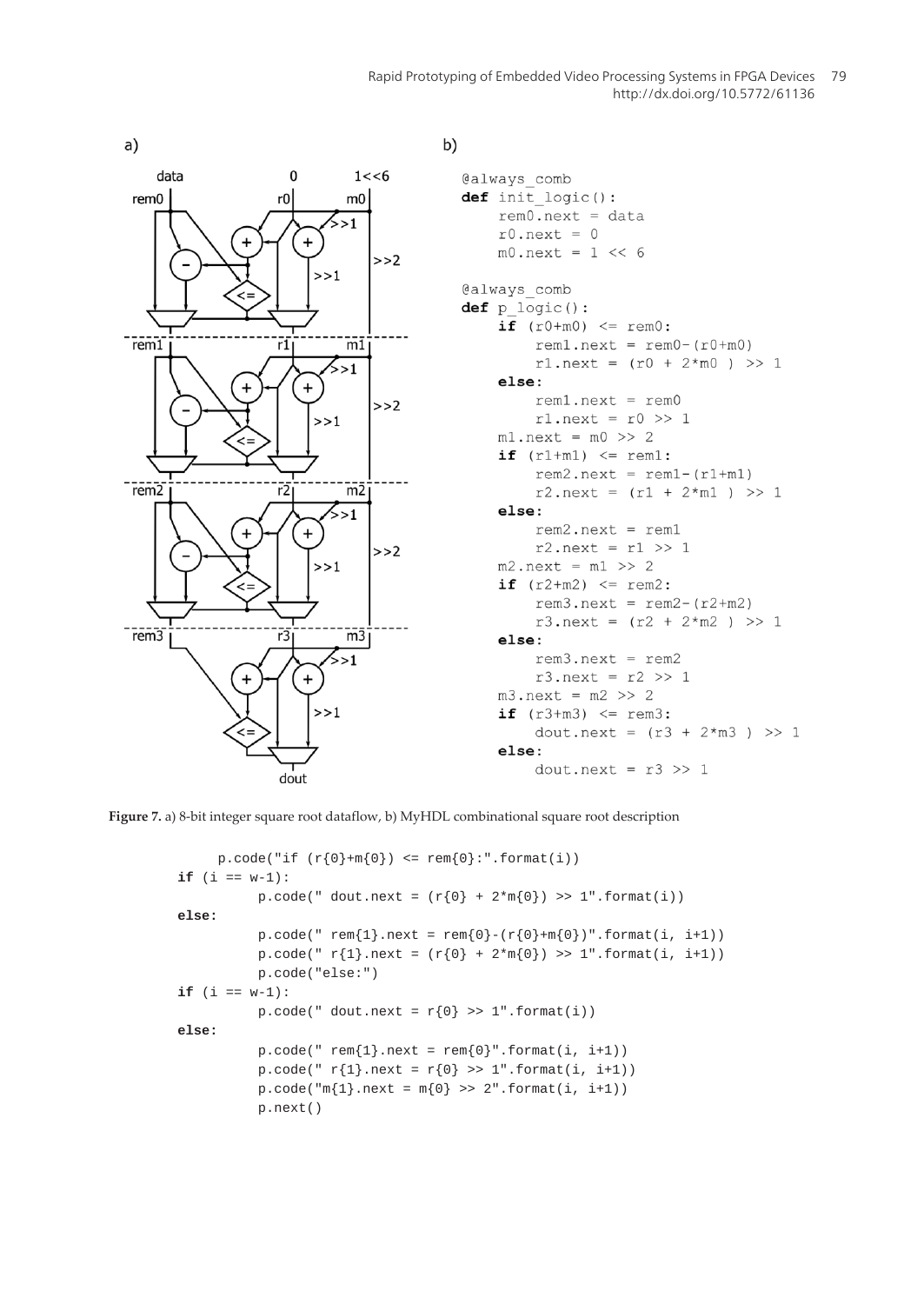In the dataflow loop description, we call a method next() to mark computation stages denoted with a dashed line in [Figure 7a](#page-13-0). The stages are used in the automatic generator of RTL combinational or sequential dataflow descriptions. The dataflow object accepts parameter that defines the dataflow synthesis mode with the following values:

- **•** DFcomb for combinational logic implementation (for example in [Figure 7b](#page-13-0))
- **•** DFreg for combinational description with a register in the last stage
- **•** DFpipe for sequential description with registers in all stages.

The RTL IP component description in MyHDL is generated by

ip.output(log, p)

By changing the parameter in the dataflow object, the user can quickly produce different versions of the circuit and choose the version that satisfies timing and area constraints. The output description includes generated interface control logic for the video stream IP.

The IP core interfaces in digital systems are either generic function-specific interfaces or standard bus interfaces. The standard bus interfaces are based on proprietary processor bus architectures (Avalon, AXI, PLB) or open architectures for digital systems (Wishbone). We consider using a simplified version of WISHBONE [\[14](#page-19-0)] interface specifically tailored for video data stream transmission. The video stream interface should provide variable size pixel data bus, clock, and data strobe signal used to mark active data transmission cycle. The proposed video bus timing waveform for the interface type IFpoint is presented in Figure 8.



**Figure 8.** Video data stream bus timing waveform

The interface signals and control logic are automatically generated. The control logic is used to count pipeline cycles, produce output strobe for valid output data, and provide additional cycles to finish the pipeline computation of the data from the input burst. The generated interface code for four-stage pipeline of 8-bit square root circuit is

```
 # Interface internal signal declarations
     pipe = Signal(bool(0)) # enable additional cycles
     cycEnd = Signal(bool(0)) # end output cycle
     cycnt = Signal(intbv(0)[8:]) # cycle counter
...
```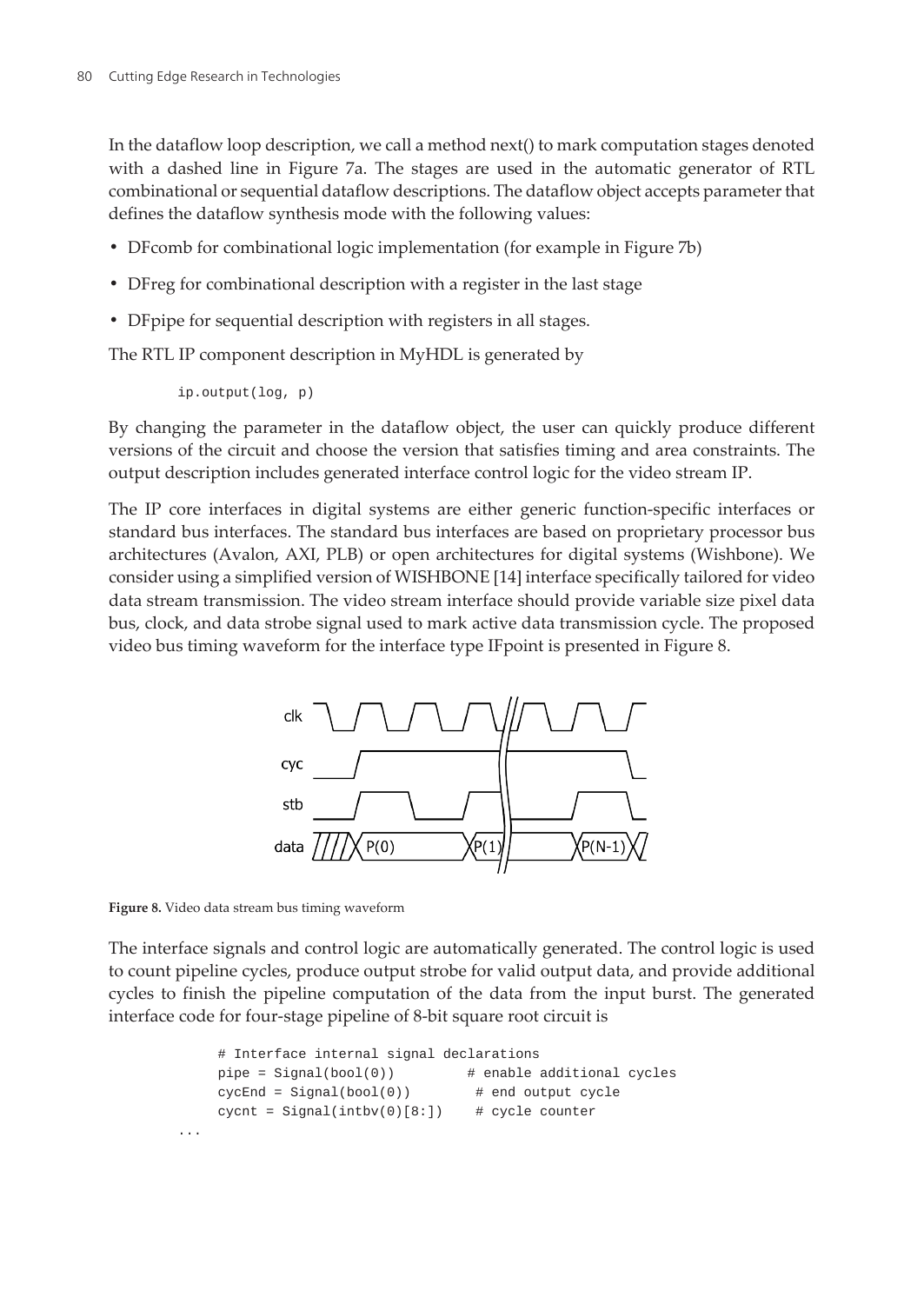```
 # Interface control logic
         stbo.next = 0; pipe.next = 0; cycEnd.next = 0
if stb and cyc: \qquad # count pipeline cycles
if cycnt == 3:
               stbo.next = 1
              cyco.next = 1
else:
              cycnt.next = cycnt + 1
elif (not stb) and (not cyc): # additional pipe cycles
if cycnt> 0:
              cycnt.next = cycnt - 1
              pipe.next = 1
if pipe:
         stbo.next = 1
if cycnt == 0:
              cycEnd.next = 1
if cyclend == 1:
          cyco.next = 0
```
The initial Python description of the square root calculation is 35 lines of code and is automatically transformed to 72 lines of MyHDL and 126 lines of VHDL or Verilog code.

The next example is a sliding window operation for image filtering. The filtering is performed by a discrete convolution of the input data with filter coefficients  $C_{0}$ ,  $C_{1}$ ,..., $C_{n}$ . Horizontal convolution equation in *Z* domain:

```
P_{out} = C_0 P + C_1 P z^{-1} + C_2 P z^{-2} + \cdots + C_n P z^{-n}
```
The convolution can be decomposed into multiply–add operators and delay elements (*z* –1). The convolution core is generated with one combinational and one sequential function:

```
n = 3
c = [1, 2, 1]log = comb("filt_log")
reg = seq("filt_reg")
reg.code("if en:");
for i inrange (0, n):
     log.code("r{0}].next = s{0} + {2} *data".format(i,i+1,c[i]))if (i < n-1):
          reg.code(" s{1}.next = r{0}'.format(i, i+1))
```
For implementation of the filter in stream processing IP component, we have to add interface logic and consider boundary conditions in computation of the output values. Pixels outside image boundary should have zero value in convolution computation. To insert this data into convolution circuit core, we add an algorithmic state machine (ASM) driving data multiplexer and input FIFO buffer. The dataflow structure of the stream processing filter is presented in Figure 9.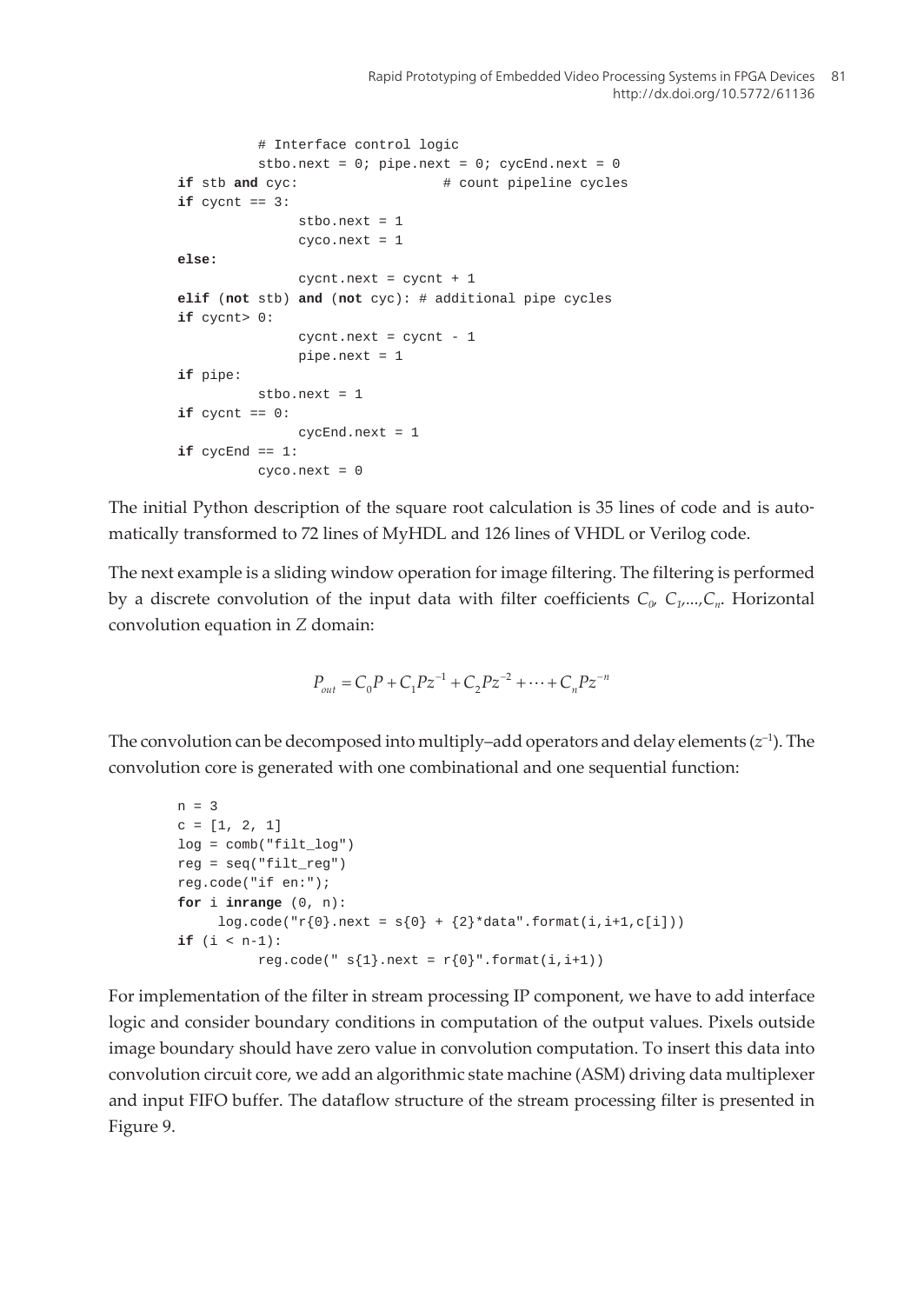

Figure 9. Dataflow diagram for convolution filter with 3 coefficients

The image boundary pixels are marked with additional tag signal on the input. When the first line pixel is received, the ASM switches input multiplexer to zero value and starts computation cycles. The FIFO is used to hold incoming pixels before they are used in convolution computation. Similar sequence is performed for the last line pixel. State diagram and the correspond‐ ing IP generator code of the ASM is presented in Figure 10.



**Figure 10.** Algorithmic state machine for the convolution controller

The ASM states and state transitions are described with tran() method using five parame‐ ters: current state, state logic, transition condition, transition logic, and next state. For example, in state S0 the transition condition is FIFO ready signal (rdy) and tag that marks the first pixel in a line. If the condition is satisfied, the data signal for the convolution core is set to 0 and one convolution cycle is enabled (en). The default value of control signals en and FIFO read is 0 and the signals are activated only in specified state or transition logic. The ASM description is automatically converted to MyHDL sequential function and state machine signal declarations.

The FIFO buffer description and interface logic is generated by setting sliding window interface in IPgen object. The generated MyHDL code for convolution filter with three coefficients contains 115 lines and is transformed to 160 lines of VHDL or Verilog. Vertical convolution is computed by replacing the delay registers  $D(n)$  in the convolution core with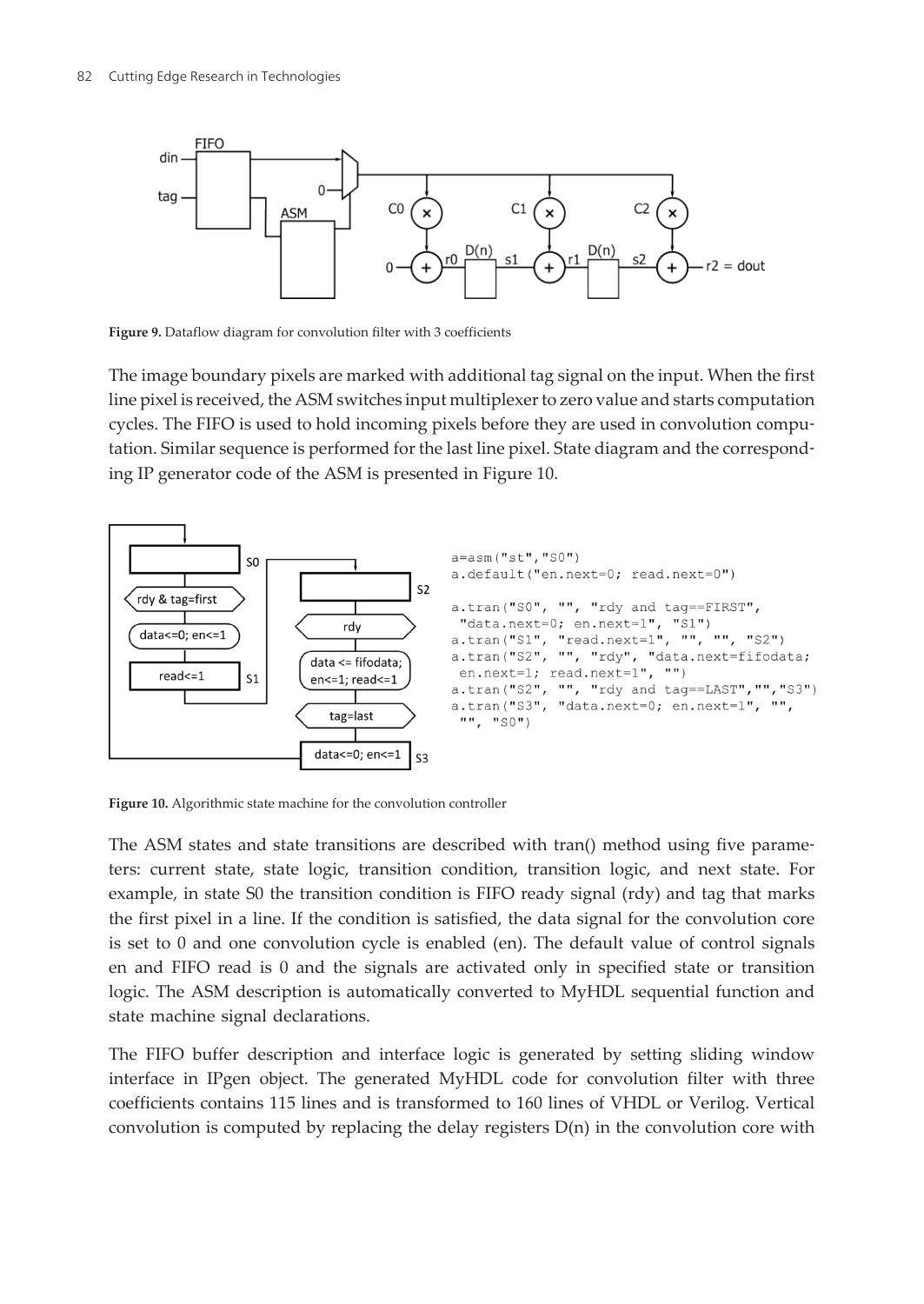<span id="page-18-0"></span>circular buffers for one image line. The ASM logic should be changed to detect first and last image line and replace the boundary lines with zero values.

## **6. Conclusion**

We presented unified embedded video processing circuit design flow in the Python language that speeds up the design cycle and automates error-prone domain conversion process. Python scripting language is a good choice for testing domain-specific algorithm and data transformations using open-source packages. We selected the package MyHDL for RTL hardware description and automatic conversion to readable VHDL or Verilog code. The advantage of MyHDL in comparison to traditional hardware description languages is the ability to use all the scripting power of the language for unit testing or simulation verification and to raise the level description abstraction in the same environment. The drawbacks of MyHDL code are limited support of some advanced HDL features from standard language packages and complex error reporting. We overcome this limitation by using MyHDL as intermediate language and use the proposed IPgen module for the streaming IP component hardware description.

The IPgen module has generic object structures used for generating MyHDL components with combinational and sequential functions and domain-specific streaming functions. Code transformations in the output MyHDL generation process are used to determine the produced circuit timing behavior and add video processing interfaces, components, and signals. We presented examples of square root calculation and convolution filter designs. For the future work, we will extend the IPgen classes to include more interface options and provide resource mapping transformations.

# **Author details**

Andrej Trost\* and Andrej Žemva

\*Address all correspondence to: andrej.trost@fe.uni-lj.si

Faculty of Electrical Engineering, University of Ljubljana, Ljubljana, Slovenia

## **References**

[1] A.W. Malik, B. Tho $\infty$ rnberg, and P. Kumar. Comparison of Three Smart Camera Architectures for Real-Time Machine Vision System. *Int J Adv Robot Syst*. 2013;10(402): 1–12. DOI: 10.5772/57135